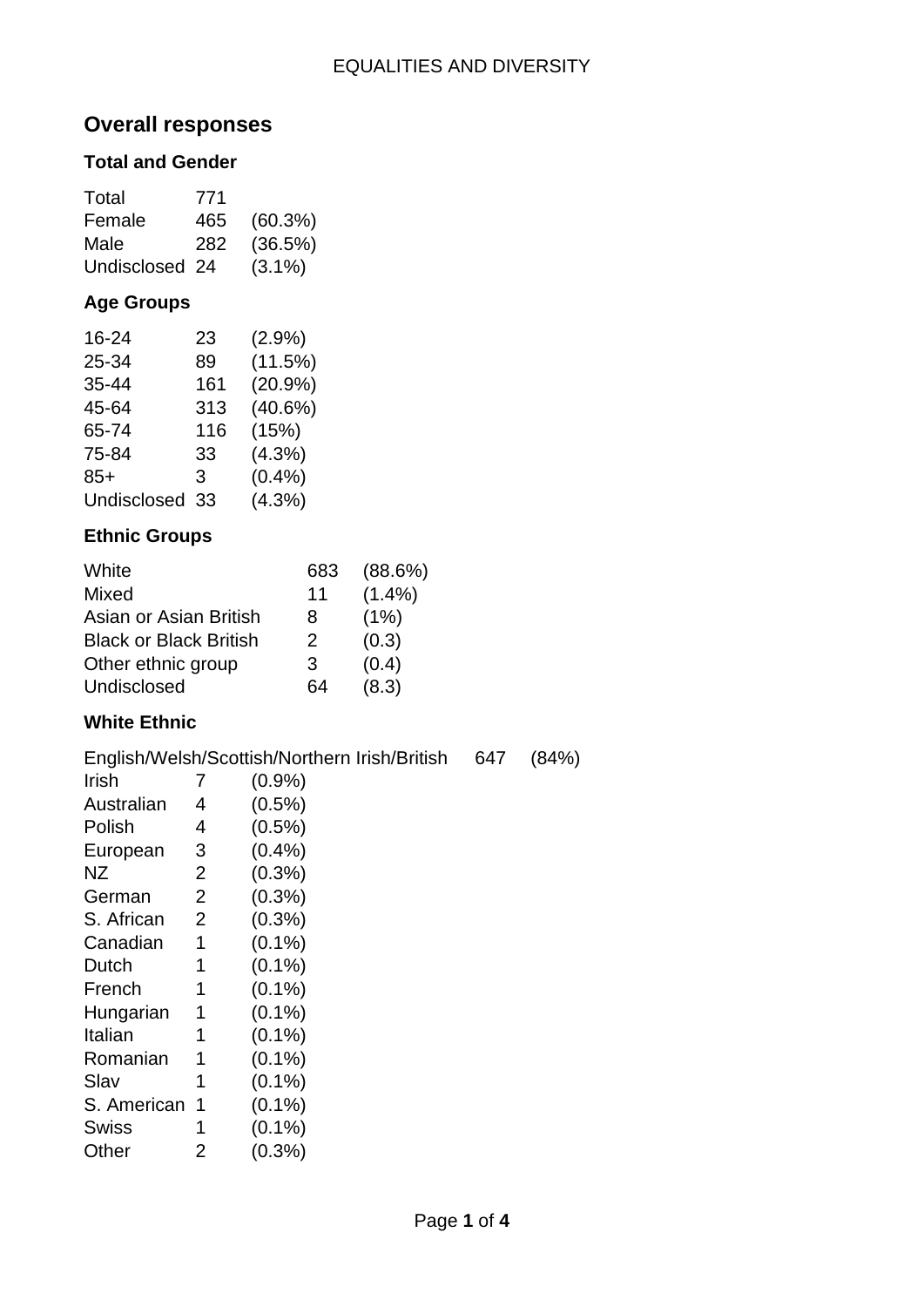### **Asian Ethnic**

| Chinese         | <sup>2</sup>         | $(0.3\%)$                              |           |
|-----------------|----------------------|----------------------------------------|-----------|
| Indian          | $\mathbf{2}^{\circ}$ | $(0.3\%)$                              |           |
| Turk. British 1 |                      | $(0.1\%)$                              |           |
| Pakistani       |                      | $(0.1\%)$                              |           |
| S. American 1   |                      | $(0.1\%)$                              |           |
| Bangladeshi 1   |                      | $(0.1\%)$                              |           |
|                 |                      | Mauritian, French, Portuguese, Indian. | $(0.1\%)$ |

### **Black Ethnic**

| Indian    | 2 | $(0.3\%)$ |
|-----------|---|-----------|
| African   | 1 | $(0.1\%)$ |
| Caribbean | 1 | $(0.1\%)$ |

#### **Mixed Ethnic**

| White and Asian                | 5             | $(0.6\%)$ |
|--------------------------------|---------------|-----------|
| <b>White and Black African</b> | $\mathcal{P}$ | (0.3% )   |
| European/North African         |               | $(0.1\%)$ |
| White & Black Caribbean        | 1             | $(0.1\%)$ |
| Mixed                          | 1             | $(0.1\%)$ |
| Chinese                        | 1             | $(0.1\%)$ |

#### **Day-to-day disability**

| Nο             | 653 | (84.7%)   |
|----------------|-----|-----------|
| <b>Yes</b>     | 64  | $(8.3\%)$ |
| Undisclosed 54 |     | (7%)      |

# **Those who do not support a proposal and whose day-to-day activities are limited**

**Measure 1**: Do you support the *removal of the alcohol restrictions* on four roads in Southborough? **NO**

Are your day-to-day activities limited because of a health problem or disability which has lasted, or is expected to last, at least 12 months? **YES**

**Total**: 11, **Female**: 8, **Male**: 2, **Undisclosed**: 1

**Ethnic Groups:** White (English/Welsh/Scottish/Northern Irish/British) (10), Asian or Asian British (1)

### **Age Groups**

Total: 16-24 (0), 25-34 (**1**), 35-44 (**2**), 45-64 (**4**), 65-74 (**3**), 75-84 (0), 85+ (**1**), Undisclosed (0) Female: 16-24 (0), 25-34 (**1**), 35-44 (**3**), 45-64 (**3**), 65-74 (**2**), 75-84 (0), 85+ (0), Undisclosed (0) Male: 16-24 (0), 25-34 (0), 35-44 (0), 45-64 (0), 65-74 (**1**), 75-84 (0), 85+ (**1**), Undisclosed (0)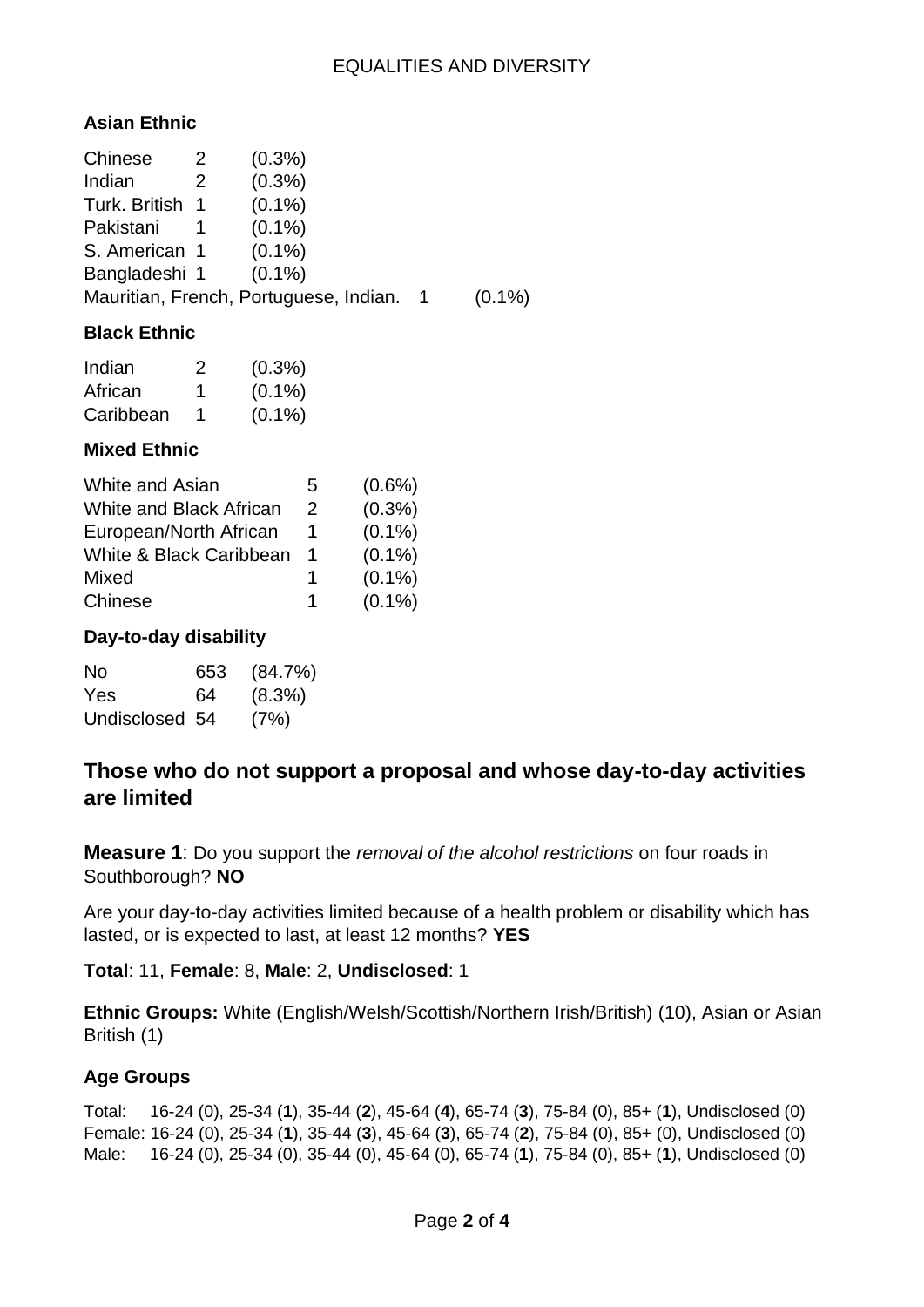Feedback (4) provided by those do not support the measure will form part of the equalities impact assessment.

**Measure 2**: Do you support the *dogs on leads* proposal at Dunorlan? **NO**

Are your day-to-day activities limited because of a health problem or disability which has lasted, or is expected to last, at least 12 months? **YES**

**Total**: 23, **Female**: 17, **Male**: 4, **Undisclosed**: 2

**Ethnic Groups:** White (English/Welsh/Scottish/Northern Irish/British) (20), White and Black African (1), Undisclosed (1)

# **Age Groups**

Total: 16-24 (**1**), 25-34 (**2**), 35-44 (**3**), 45-64 (**9**), 65-74 (**4**), 75-84 (**1**), 85+ (**1**), Undisclosed (**2**) Female: 16-24 (**1**), 25-34 (**2**), 35-44 (**3**), 45-64 (**5**), 65-74 (**4**), 75-84 (**1**), 85+ (0), Undisclosed (**1**) Male: 16-24 (0), 25-34 (0), 35-44 (0), 45-64 (**3**), 65-74 (0), 75-84 (0), 85+ (**1**), Undisclosed (0)

Feedback (18) provided by those do not support the measure will form part of the equalities impact assessment.

**Measure 3**: Do you support the *outright prohibition on dogs* at The Nevill Ground? **NO**

Are your day-to-day activities limited because of a health problem or disability which has lasted, or is expected to last, at least 12 months? **YES**

**Total**: 24, **Female**: 19, **Male**: 4, **Undisclosed**: 1

**Ethnic Groups:** White (English/Welsh/Scottish/Northern Irish/British) (22), Asian or Asian British (1), Undisclosed (1)

# **Age Groups**

Total: 16-24 (0), 25-34 (**2**), 35-44 (**3**), 45-64 (**11**), 65-74 (**6**), 75-84 (**1**), 85+ (0), Undisclosed (**1**) Female: 16-24 (0), 25-34 (**2**), 35-44 (**3**), 45-64 (**7**), 65-74 (**6**), 75-84 (0), 85+ (0), Undisclosed (1) Male: 16-24 (0), 25-34 (0), 35-44 (0), 45-64 (**3**), 65-74 (0), 75-84 (**1**), 85+ (0), Undisclosed (0)

Feedback (16) provided by those do not support the measure will form part of the equalities impact assessment.

**Measure 4**: Do you support the *proposals to address anti-social behaviour at Sherwood Lake*? **NO**

Are your day-to-day activities limited because of a health problem or disability which has lasted, or is expected to last, at least 12 months? **YES**

**Total**: 4, **Female**: 1, **Male**: 3, **Undisclosed**: 0

**Ethnic Groups:** White (English/Welsh/Scottish/Northern Irish/British) (4)